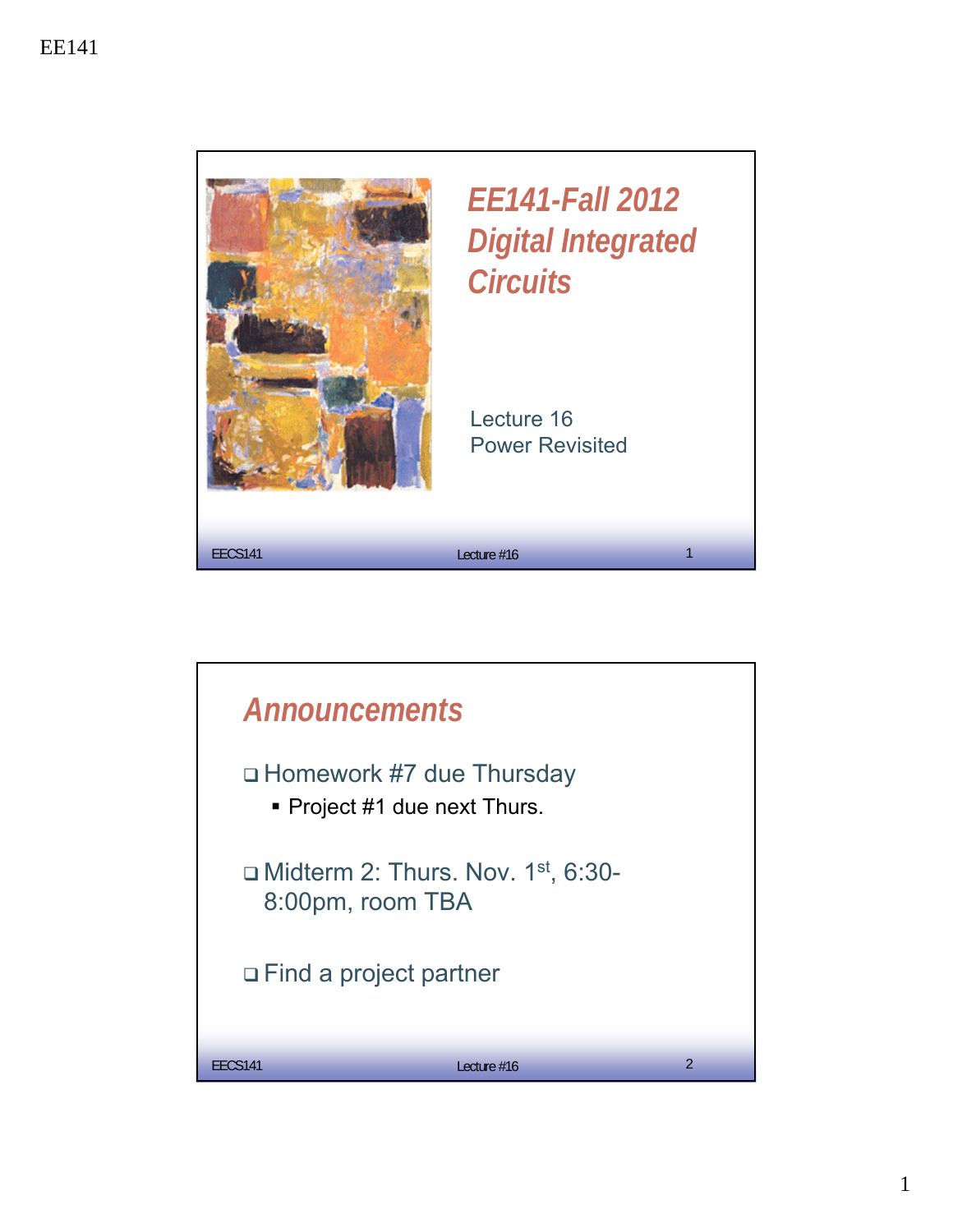

**Translation Activity and Power**  
\n
$$
\Box
$$
 Energy consumed in *N* cycles,  $E_N$ :  
\n
$$
E_N = C_L \cdot V_{DD}^2 \cdot n_{0 \to 1}
$$
\n
$$
n_{0 \to 1} - \text{number of } 0 \to 1 \text{ transitions in } N \text{ cycles}
$$
\n
$$
P_{avg} = \lim_{N \to \infty} \frac{E_N}{N} \cdot f = \left(\lim_{N \to \infty} \frac{n_{0 \to 1}}{N}\right) \cdot C_L \cdot V_{DD}^2 \cdot f
$$
\n
$$
\alpha_{0 \to 1} = \lim_{N \to \infty} \frac{n_{0 \to 1}}{N} \cdot f
$$
\n
$$
P_{avg} = \alpha_{0 \to 1} \cdot C_L \cdot V_{DD}^2 \cdot f
$$
\n
$$
P_{e \text{total}} = \alpha_{0 \to 1} \cdot C_L \cdot V_{DD}^2 \cdot f
$$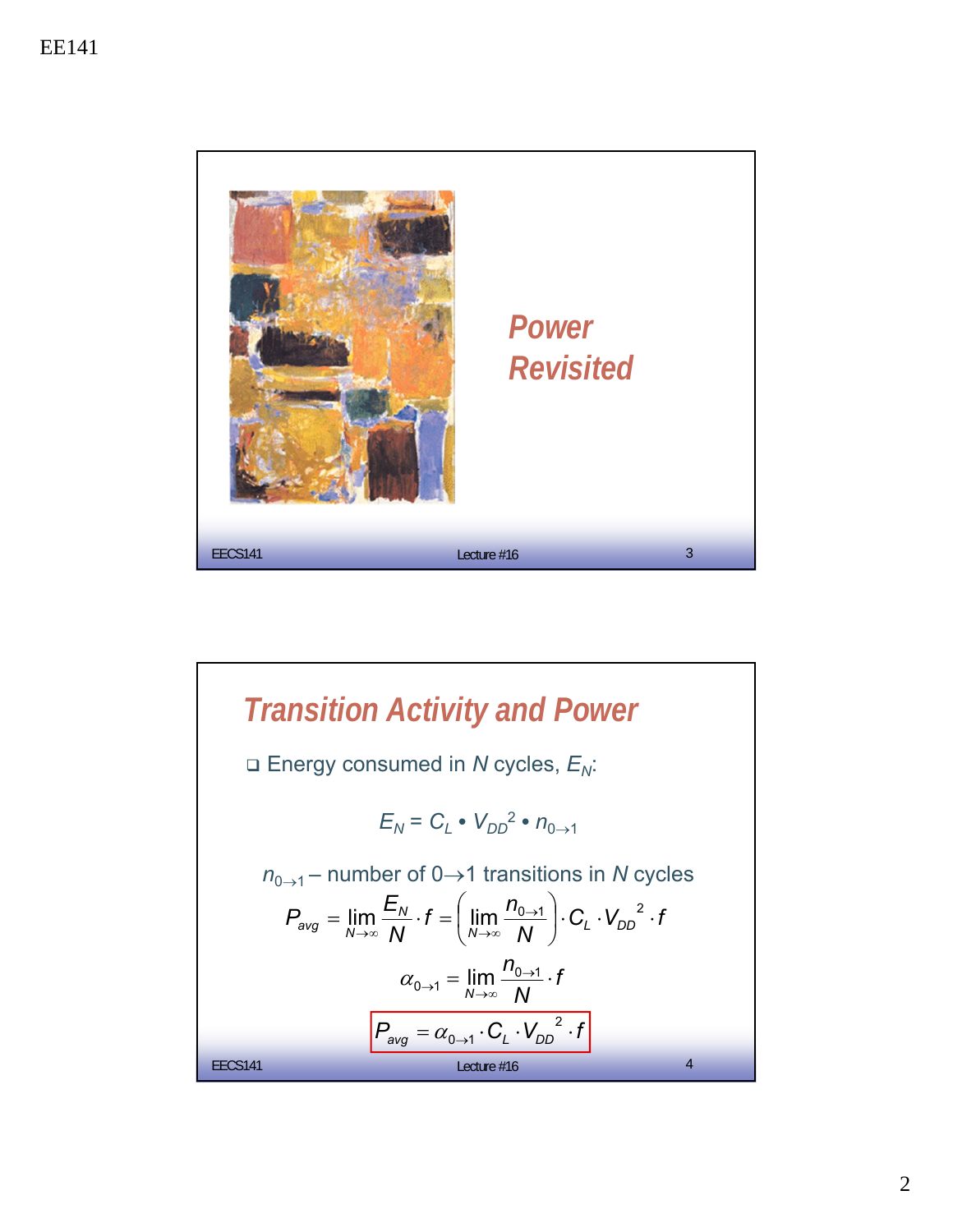![](_page_2_Figure_1.jpeg)

![](_page_2_Figure_2.jpeg)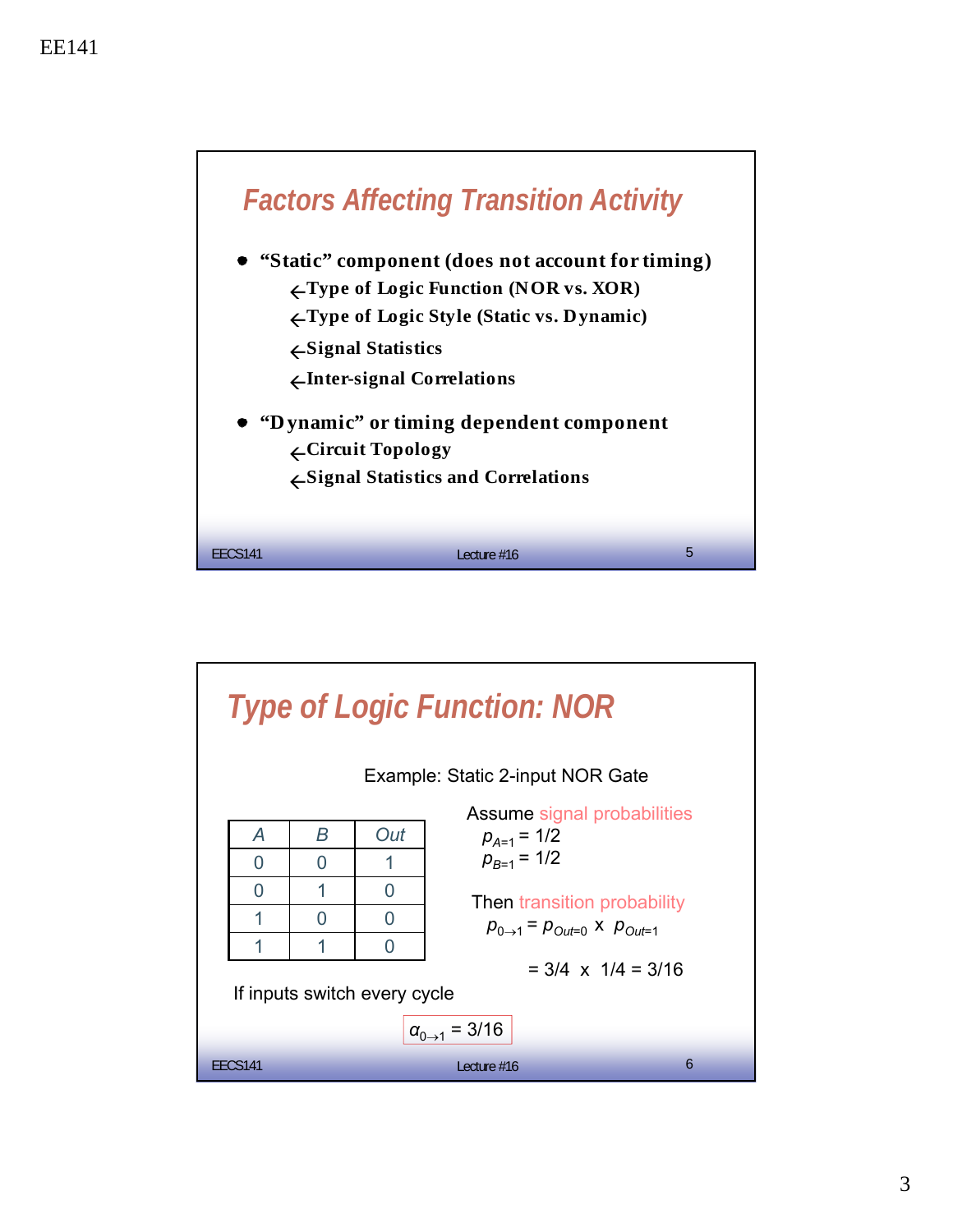![](_page_3_Figure_1.jpeg)

![](_page_3_Figure_2.jpeg)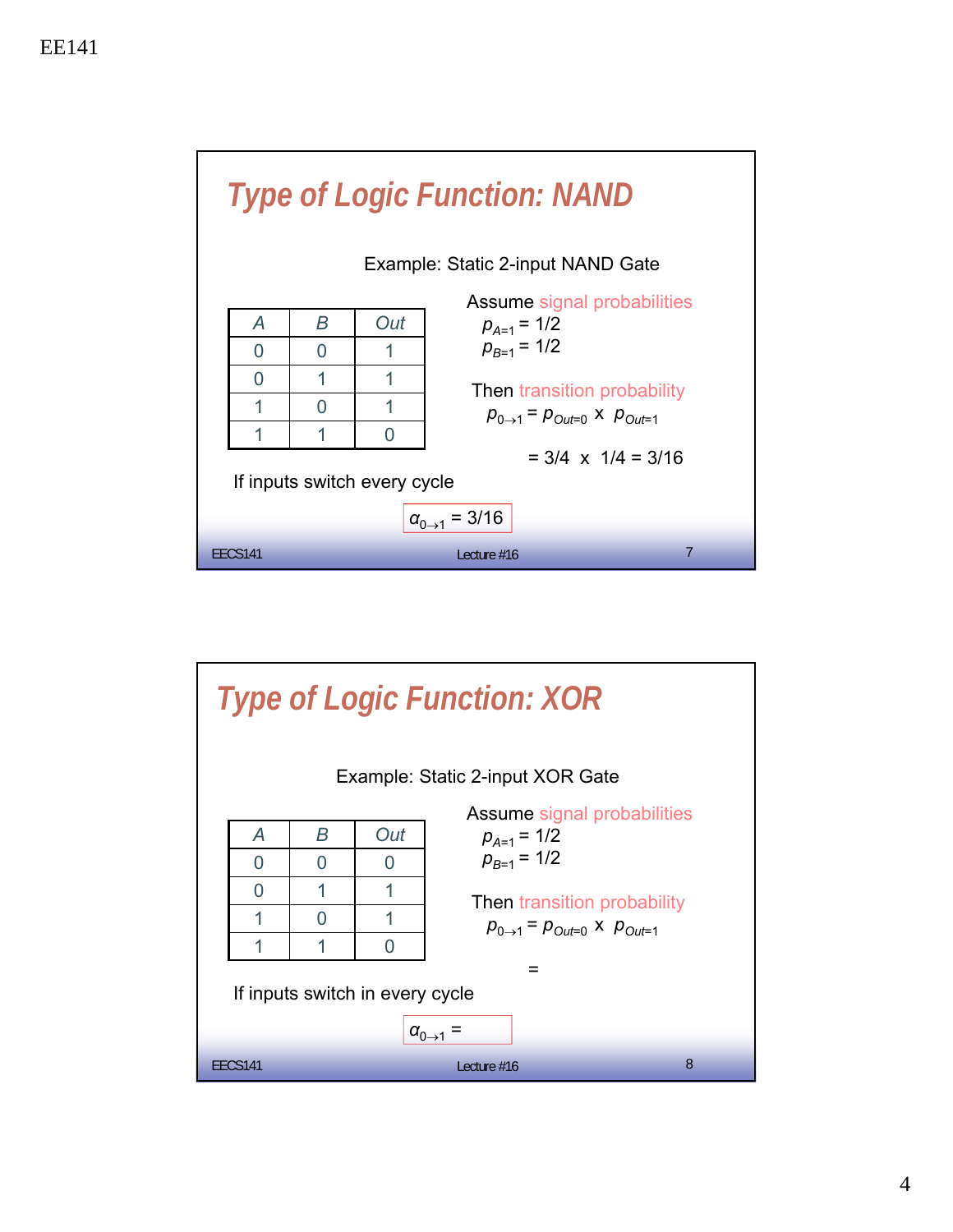![](_page_4_Figure_1.jpeg)

![](_page_4_Figure_2.jpeg)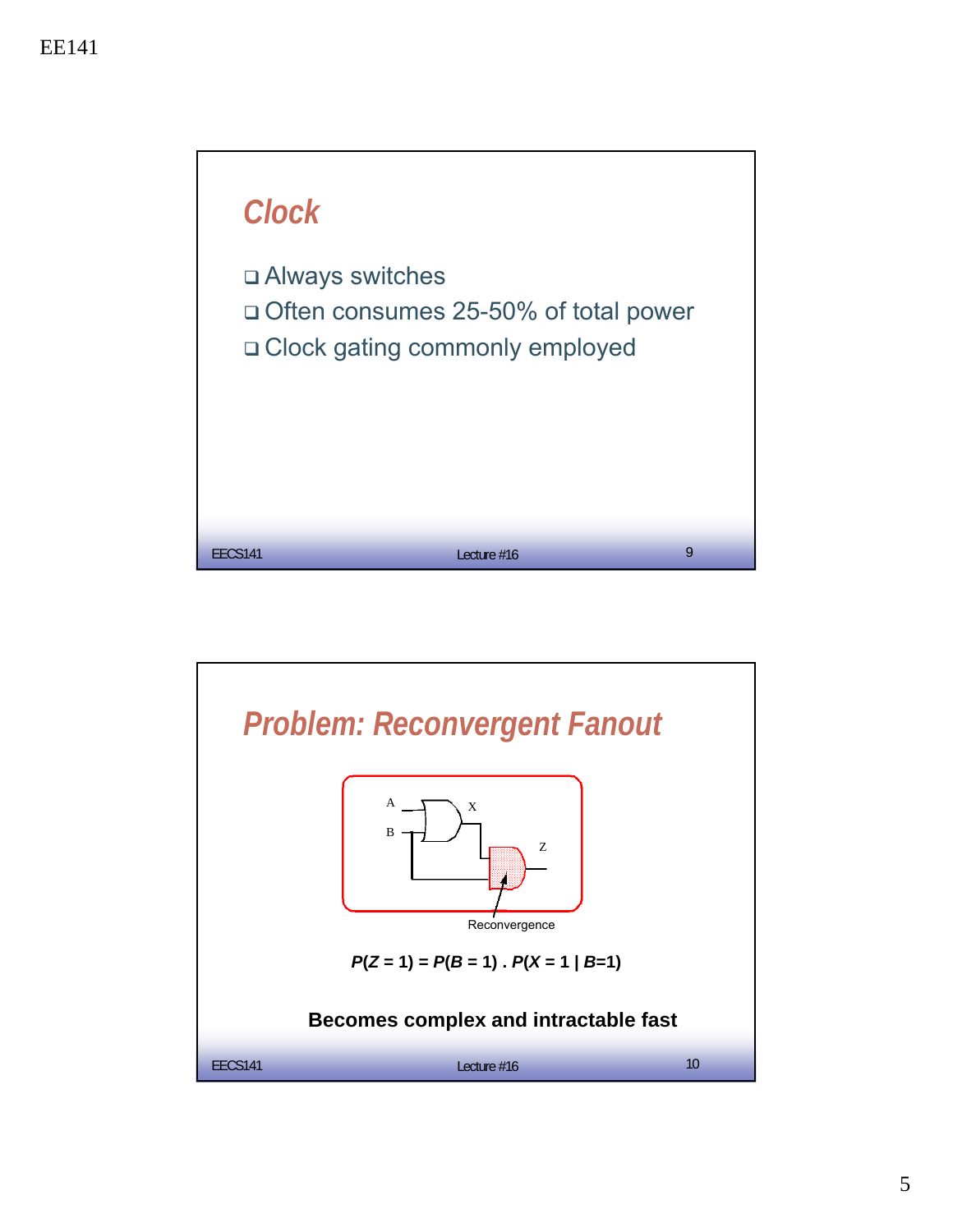![](_page_5_Figure_1.jpeg)

![](_page_5_Figure_2.jpeg)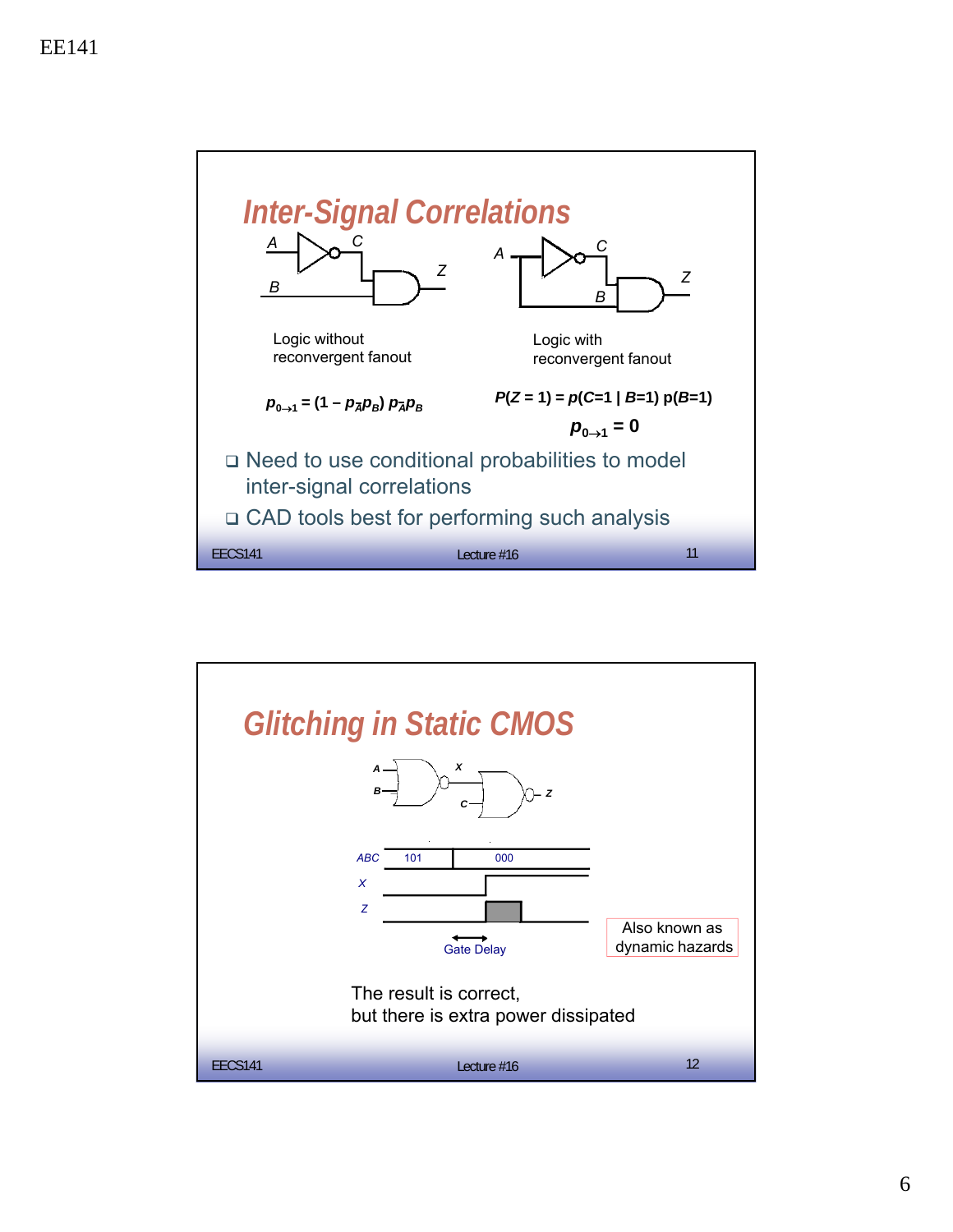![](_page_6_Figure_1.jpeg)

![](_page_6_Figure_2.jpeg)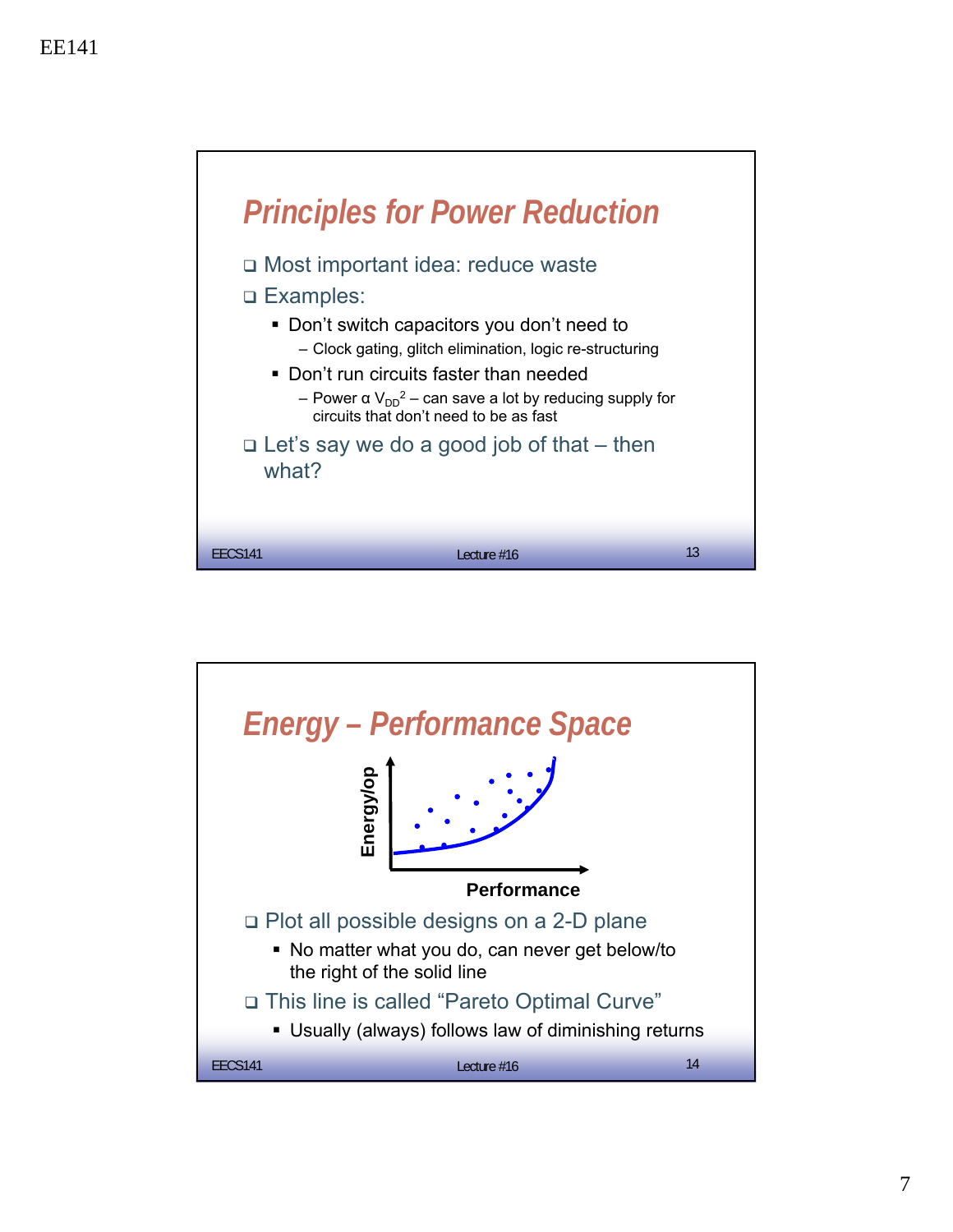![](_page_7_Figure_1.jpeg)

![](_page_7_Figure_2.jpeg)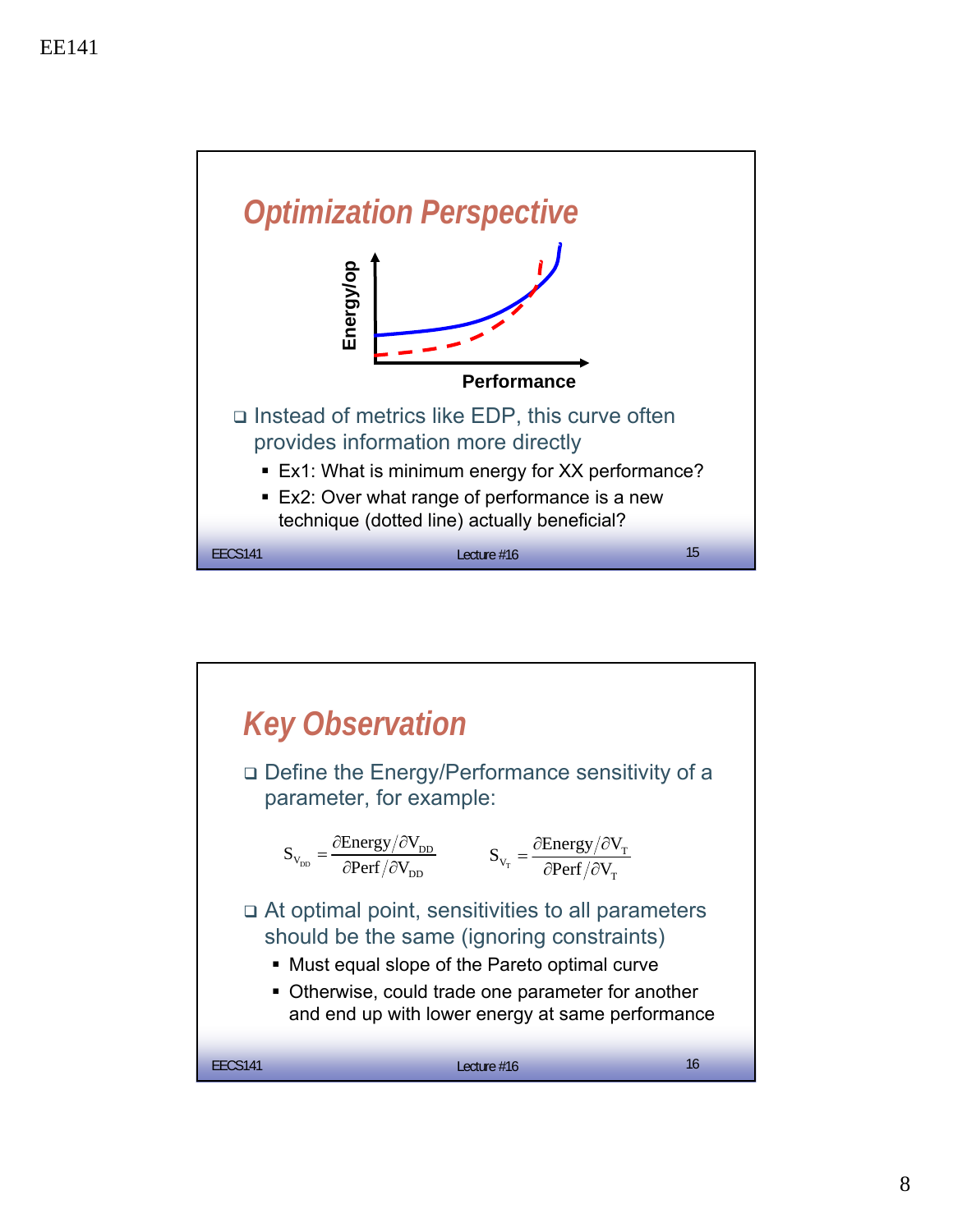![](_page_8_Picture_1.jpeg)

![](_page_8_Picture_2.jpeg)